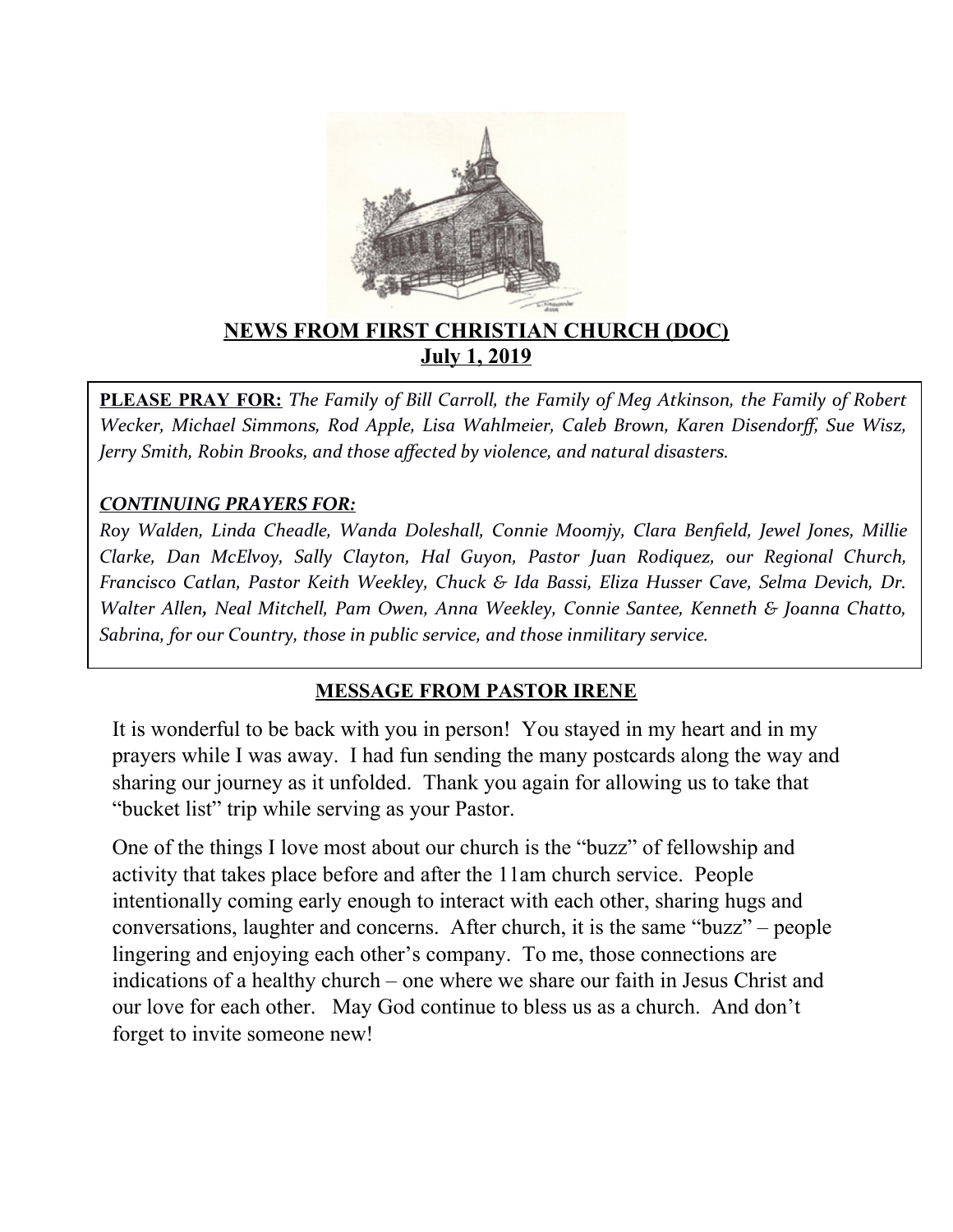## **COMMUNION BREAD BAKER NEEDED**

As you know, our Sunday morning Communion Service has, for the last 14 years, been using home baked Communion bread. As the baker, I have always found this to be a spiritual task, deeply rooted in my past as a Disciple of Christ. Depending on the quantity made, I usually only prepare the bread about 4 times a year.

I would like to pass this task on to someone who would happily like to do the baking. I will be very happy to demonstrate how I prepare the bread and who knows, there may be even a better way. Please contact me, Caroline Hale, at 803- 642-6363 or my cell phone 571-239-3449. Thank you for your consideration of this request.

### **GENERAL ASSEMBLY**

The Albritton family will be gone July 18th through the 25th to attend the General Assembly of the Christian Church(DOC) in Des Moines Iowa. The theme is "Abide in Me" John 15: 1-5. The website describes the event as:

Worship that lifts your soul.

Stories that touch your heart.

Educational resources to assist your congregation in ministry.

Conversations that stretch you mind.

Messages that call you to action.

Connections that remind you that God's family is bigger than a local congregation.

We will miss you, but hope you will have a safe and enjoyable trip.

## **DWF TEA**

The DWF Women's Tea will be Thursday July  $11<sup>th</sup>$  from 2:00-4:00 pm in the Fellowship Hall. Please RSVP to Pam Owen and bring a tea cup and a story about your cup to share.

## **LYDIA PROJECT**

The DWF is collecting items for the Lydia Project. The Lydia Project supplies housing and assistance for women dealing with cancer. The items needed most often are: lotion (purse size, *no hotel samples, please*), tissues, pens, notecards (cheerful), 2 ply toilet paper, cleanser, trash bags, laundry detergent, gift cards for food, bottled water, Swiffer wet mop refills, and disposable gloves (large). Snacks are also welcome.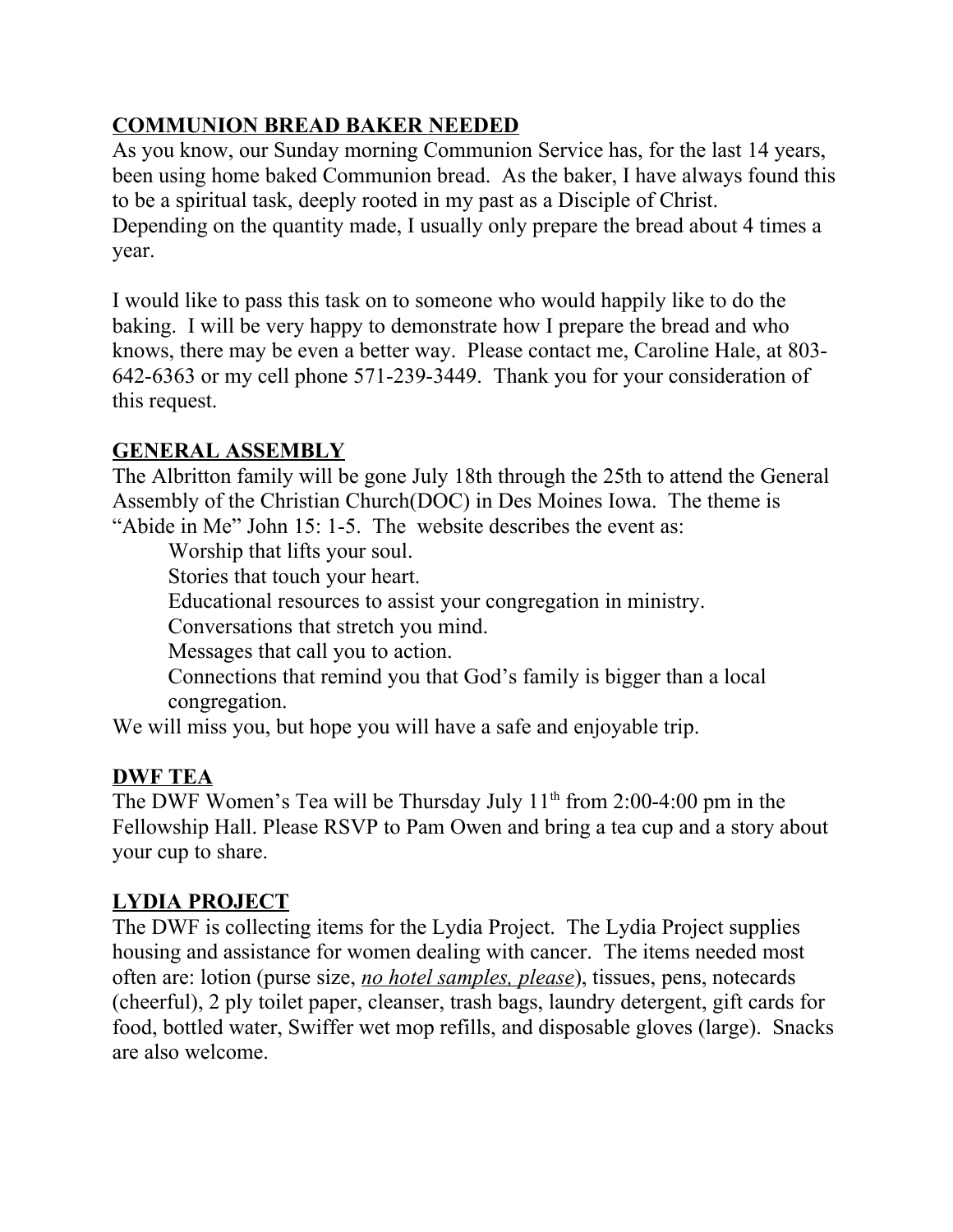## **FAMILY PROMISE OF AIKEN COUNTY**

Help bring Family Promise to Aiken County!

The next community meeting will be held Thursday, July  $11<sup>th</sup>$  at First Presbyterian Church, 224 Barnwell Ave NW, Aiken. There will be an information session at 6:30 for people interested in learning more about Family Promise – a collaborative ministry serving children and their families in periods of temporary homelessness. A general meeting will follow at 7pm with updates of the newly formed work groups. There is still room for you to become involved! For more information about Family Promise, please check out the website of the well-established program in Columbia – Family Promise of the Midlands. The link is [https://www.familypromisemidlands.org/.](https://www.familypromisemidlands.org/) Their website contains several great videos under the "Media" link – including one that was aired on the Today show earlier this year.

# **SAVE THE DATE!**

Make your plans now to attend the South Carolina Disciples Regional Church conference this fall! The meeting will be held at New Galilee Christian Church, Holly Hill on Friday and Saturday, October  $4<sup>th</sup>$  &  $5<sup>th</sup>$ . Interim Pastor Juan Rodriquez will be leading us as we continue the "Setting Direction – Pushing to Purpose" re-discovering and reclaiming our identity as Disciples of Christ congregations in South Carolina. Registration forms are in the Narthex. Early Registration (\$50) applies to all registrations postmarked by August  $20<sup>th</sup>$ . There is a Senior Citizens rate of \$40 postmarked anytime! It would be great to have a good representation from First Christian Aiken at this meeting. Please consider attending!

# **MEMBERSHIP IDEAS NEEDED**

If you have a great idea for a fellowship event please let Paul Wilson know.

# **WORDS OF THANKS:**

Bryan and Caroline for filling in for Frances while she was out of the office Paul Wilson for organizing our picnic June Wilson for working on our church grounds Elsie Smith for taking care of the Japanese Maple tree